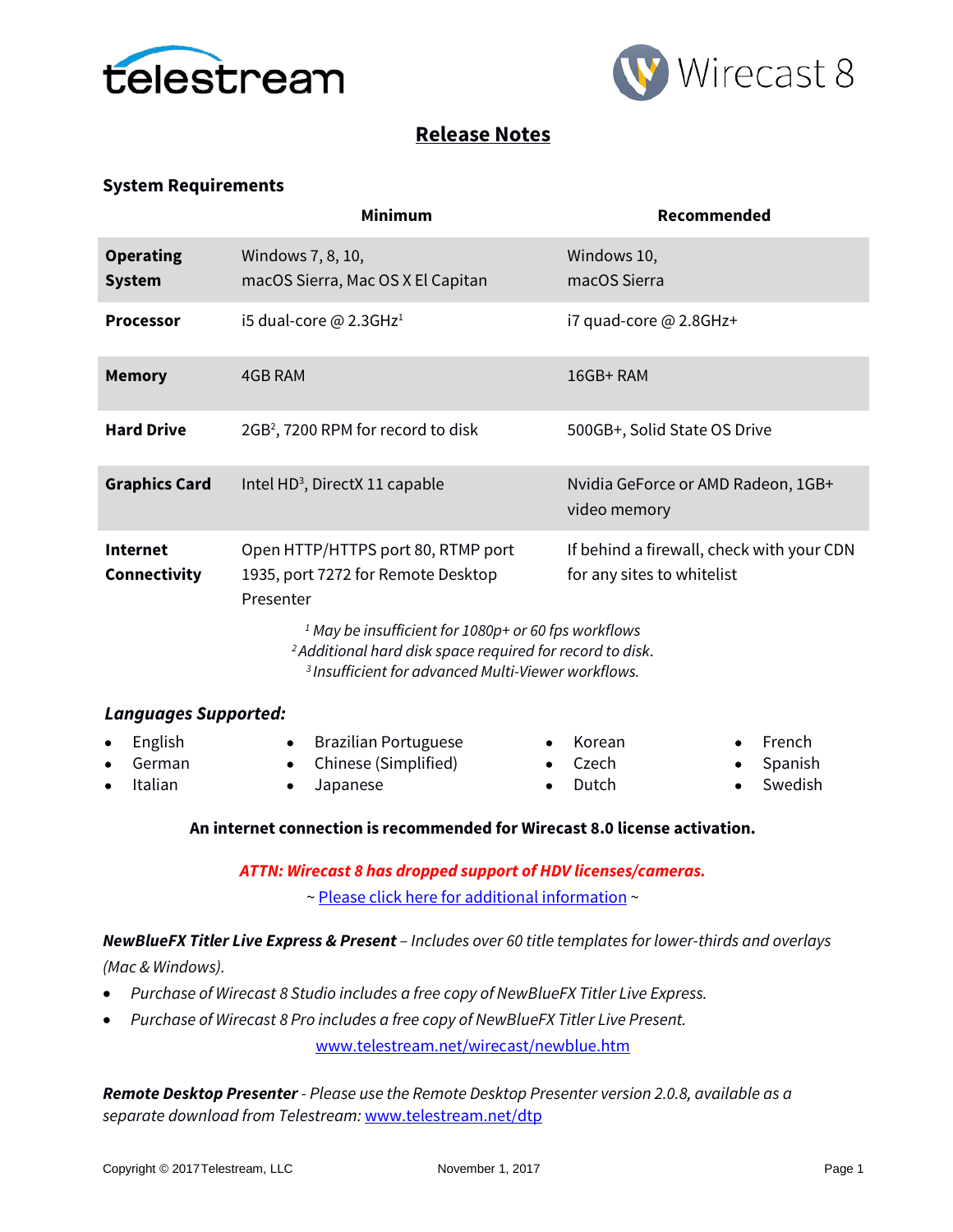



# **Best Practices**

## Minimum Required Upload Speed:

- It is recommended that an upload speed rate of at least double the selected video bitrate be available, especially for a total target bit-rate of 10Mbps (Megabits per second) or less, or when there are multiple outgoing streams.
- Upload speed can be tested at a website such as **TestMy.net/upload**.
- Additional tasks that can consume upload bandwidth on the network should also be considered when determining how much of the available upload bandwidth can be allocated towards streaming.

## **Rendezvous**

Wirecast Rendezvous uses WebRTC technology that can be very resource intensive. For the best experience, we suggest considering the following table when choosing hardware:

|                               | Studio (2 quests + 1 host)                                                  | Pro $(7 \text{ quests + 1 host)$ |
|-------------------------------|-----------------------------------------------------------------------------|----------------------------------|
| <b>Bandwidth</b> <sup>4</sup> | Add 4 Mbps                                                                  | Add $5+$ Mbps <sup>5</sup>       |
| Processor <sup>4</sup>        | $i5$ quad-core <sup>6</sup>                                                 | $i7$ quad-core $6$               |
|                               | <sup>4</sup> Based on a single simultaneous stream of 720p30 x264 @ 4 0Mbps |                                  |

*Based on a single simultaneous stream of 720p30 x264 @ 4.0Mbps. 5 Bandwidth per guest will scale downwards as more are added to maintain reliability. 6 Minimum recommended processor with example stream4 . More demanding workflows may require a more capable CPU.*

### ISO Recording:

- Solid State Drive or fast RAID array recommended for ISO Recording and Replay functionality.
- Actual data rates will vary depending on quality level selected for ProRes (Mac) or MJPEG recording (Windows), as well as the resolution and frame rate selected.
	- o For Mac ProRes recording please refer t[o Apple's ProRes data rate specifications.](https://documentation.apple.com/en/finalcutpro/professionalformatsandworkflows/index.html)?
	- o Windows MJPEG Best Quality Guidelines (Megabytes per second):
		- *1080i and 1080p 29.97 and 30 FPS, MJPEG Best Quality* ~25MB/sec
		- *1080p 60 FPS, MJPEG Best Quality* ~50 MB/sec
		- *720p 59.94 and 60 FPS, MJPEG Best Quality* ~20 MB/sec
- Total expected data rate should be compared to available disk write speed to ensure adequate disk throughput.

### *Failure to ensure the available disk write speed is greater than the highest expected total data rate may result in frames being dropped from recordings (ISO, Replay, and Record-to-Disk).*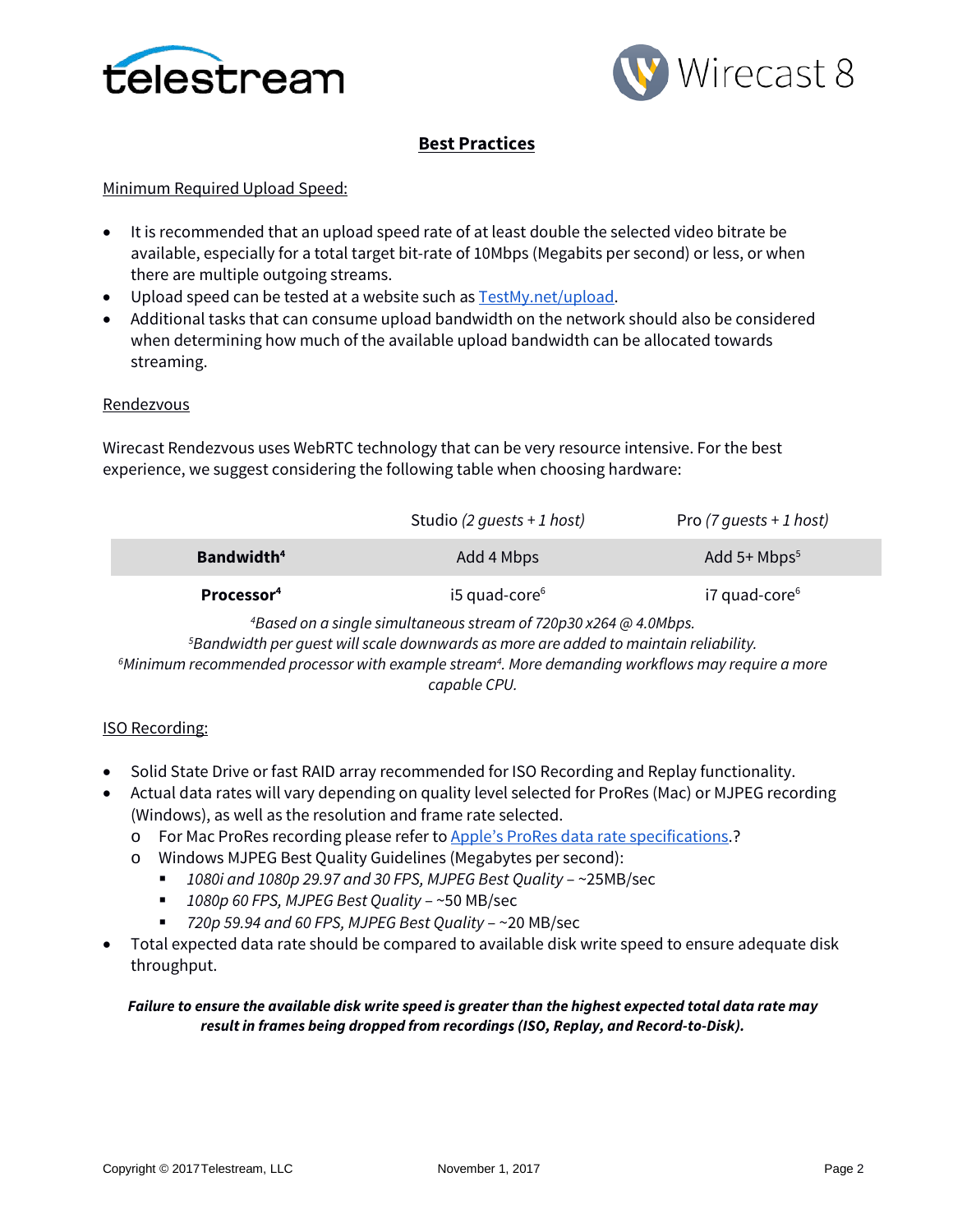



# **Best Practices (cont.)**

### Hardware accelerated encoding requirements:

- Intel Quick Sync Video encoding requires an Intel CPU with an Intel® QuickSync Video core[.](http://ark.intel.com/search/advanced?QuickSyncVideo=true&MarketSegment=DT) [List of Intel CPUs supporting QuickSync](http://ark.intel.com/search/advanced?QuickSyncVideo=true&MarketSegment=DT)
- NVIDIA NVENC encoding requires an NVidia GPU with Kepler architecture or newer[.](https://developer.nvidia.com/nvidia-video-codec-sdk) [NVIDIA only maintains a general list of supported GPUs](https://developer.nvidia.com/nvidia-video-codec-sdk)
- Apple Hardware Accelerated H.264 encoding requires a Mac with an integrated Intel GPU\*. *\*This may change in the future, as the Apple API decides what hardware acceleration method is to be used. At the time of this writing, only Quick Sync via an Intel GPU is supported.*

### High frame-rate streaming (60fps):

- High frame-rate streaming will result in increased CPU usage and a require a higher bit rate (4Mbps or higher) for a quality encode.
- Simply switching to a higher frame-rate without ensuring the CPU and bitrate are sufficient may result in a lower quality encode.

## CPU Usage:

- Consider lowering your canvas frame rate and/or streaming resolution to lower CPU usage.
- Maintained system CPU usage greater than 60% will increase the likelihood of dropped frames.

## **8.1 - New Features**

**NEW –** Vimeo LIVE destination

**NEW –** Added the ability to duplicate Shot Layers via Copy and Paste within an existing Shot or as a new Shot

- **NEW –** Added the ability to snap Shot Layers to the edges and center lines of other Shot Layers
- **NEW –** Support for 1080p streaming to Facebook Live

**NEW –** Facebook Live accounts who have been given "Can Post" permissions on another account can now stream to the primary account's Events and Groups

- **NEW –** Support for Adobe Photoshop PSD image files
- **NEW –** Added the ability to manually refresh Shot icons by right-click → Refresh Shot Icon
- **NEW –** Now able to map Clear Layer shots to a Keyboard Shortcut for Transitioning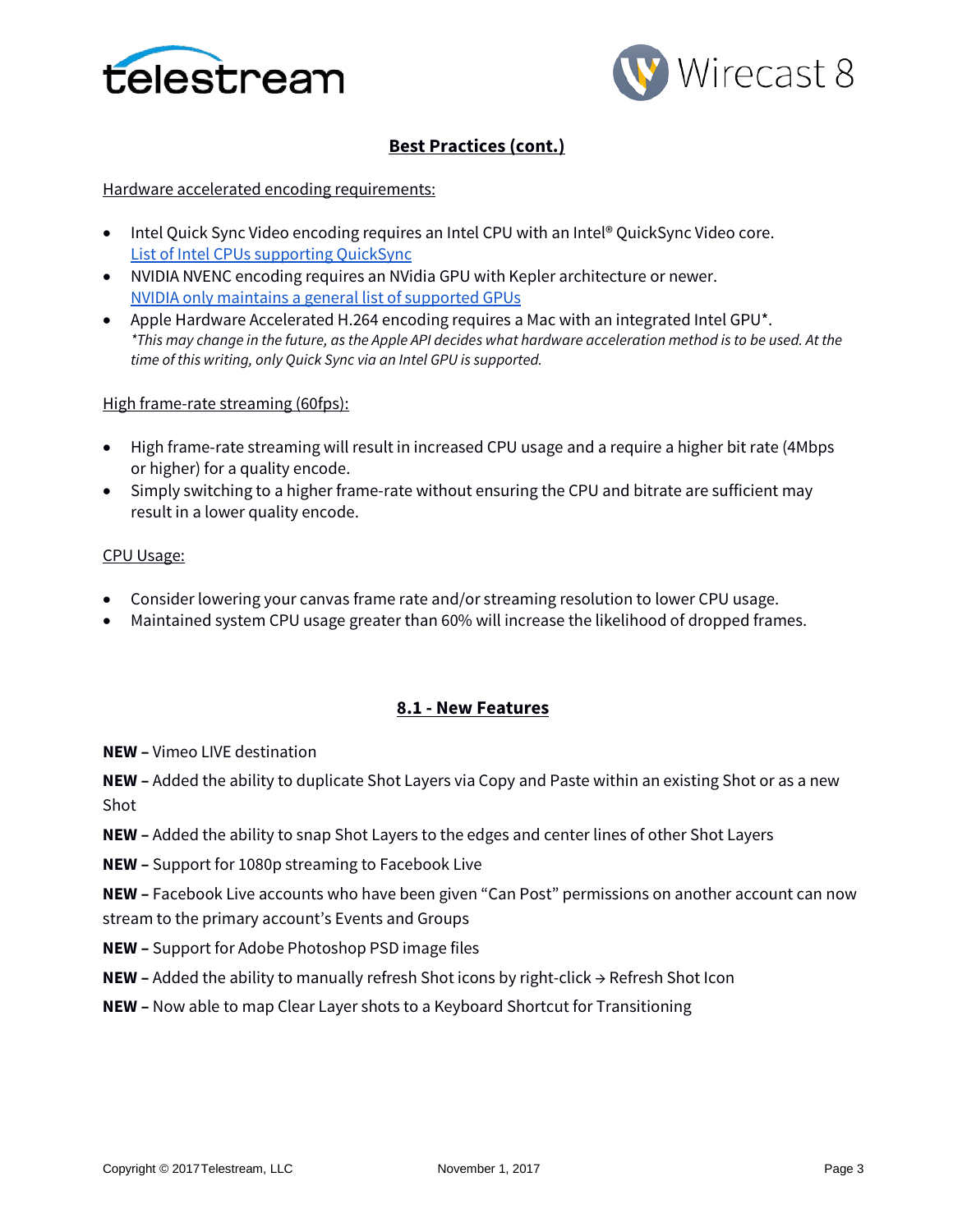



## **8.1 – Fixes and Improvements**

- Fixed an issue that could cause video to stop encoding properly while live streaming
- Fixed an issue where Rendezvous host could lose audio input after a peer joined their session
- Fixed an issue where creating Replay Shots could cause the video in Preview/Live to stutter briefly
- Fixed a bug that could cause Record to Disk outputs to go out of sync while streaming at the same time
- Fixed an issue where the color picker could stop working properly in the Widget sources
- Fixed random crashes when using WebStream IP camera sources
- Fixed a random crash that could occur when outputting via NDI
- Fixed Replay recordings not scaling to fit canvas automatically when creating a new Replay Shot
- Fixed channel selection not working properly in the Audio Mixer
- Fixed inability to use Monitor Capture across two separate video adapters
- Fixed an issue where setting Canvas Size to 720x480 would result in bad video encoding
- Fixed a bug where Playlists would always transition their sources using Smooth when the Playlist was on the first Master Layer
- Fixed bad audio when playing back HE-AAC audio files
- Fixed a bug causing live media file playback to restart when stopping stream outputs
- Fixed a bug that caused bad QuickSync outputs when used in conjunction with other encoders
- Fixed long startup times when launching Wirecast without an internet connection
- Fixed Virtual Microphone not being uninstalled when upgrading Wirecast from an older version to a newer version
- Fixed a hang when moving a window around while a modal dialog was opened
- Fixed second transition drop-down being stuck on Smooth transitions
- Fixed certain transitions not working correctly across multiple Master Layers
- Fixed an indefinite hang when closing the Multi-viewer
- Fixed a crash when adding an ISO Shot with hotkeys
- Fixed Shot Layer position not reflecting changes made when nudging a Layer with the arrow keys
- Fixed a hang when attempting to reconnect to an NDI source that has been disconnected
- Fixed text entry field very small on macOS High Sierra
- Fixed Chroma Key settings not displaying properly in the UI after loading a saved document
- Fixed a random crash when creating a Keyboard Shortcut
- Fixed certain input fields not working properly with Copy/Paste/Select-All shortcuts
- Fixed a hang that could occur when putting the computer into Sleep mode while a Playlist Shot was looping media files
- Numerous Localization string fixes
- Added the ability to add a hex color value directly to Widget sources (i.e. Text, Solid Color)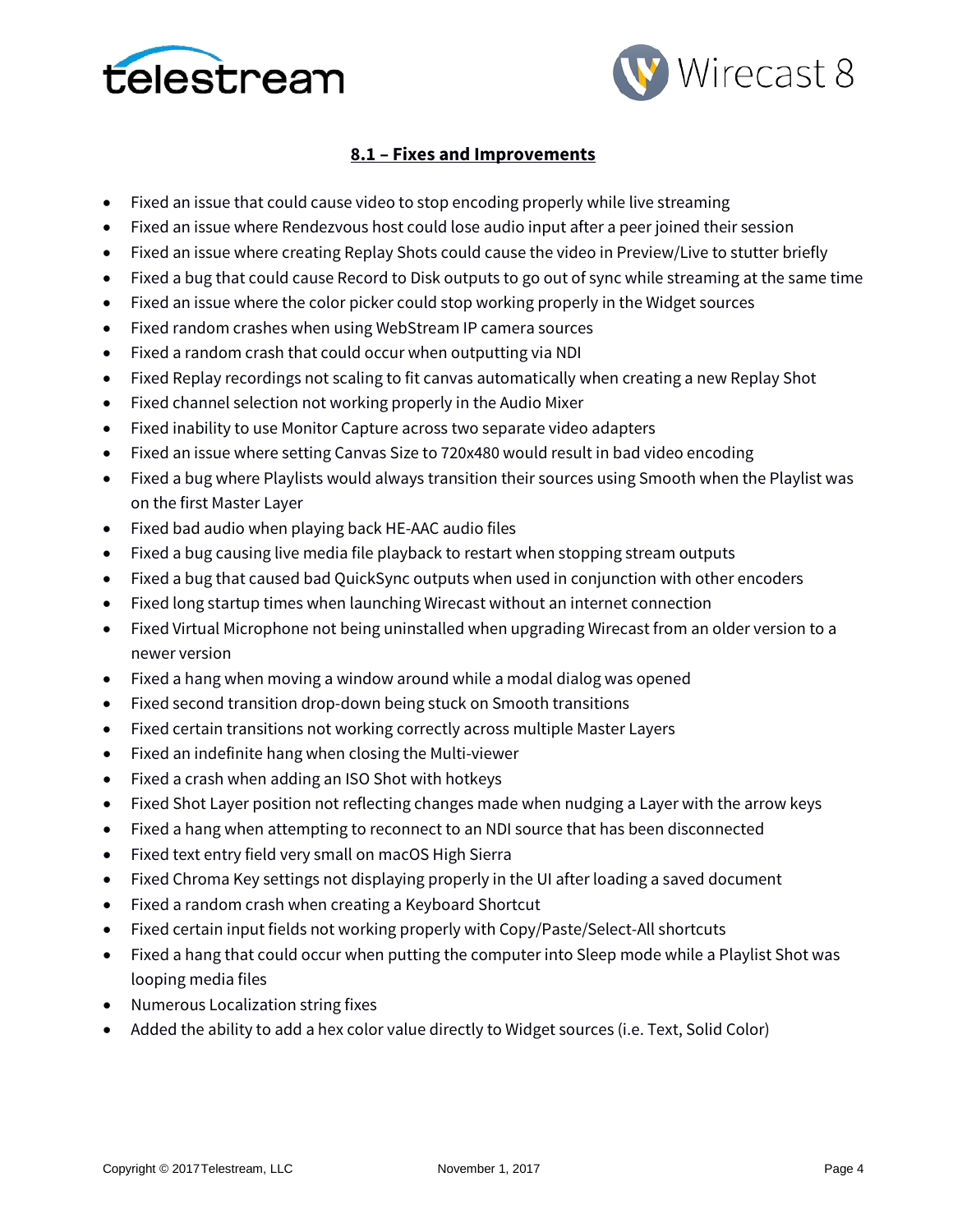



## **8.0 - New Features**

**NEW -** Wirecast Rendezvous | Multi-site production with remote guests

- Easily bring in remote guests without additional hardware or software for the guest
- Send them a link and they can join on a smart device or Chrome/Firefox browser
- Add up to 2 guests in Studio, 7 guests in PRO (Note: Subject to available bandwidth)
- Screen share and Tally lights
- Companion iOS app (Wirecast Go) for mobile guests

### **NEW -** Completely new rendering engine

- Huge performance increases
- (WIN) Upgrade to Direct 3D 11
- Added Z-rotation
- Resize, rotate, and crop handles directly in the Preview Window.
- Asset Snap-to-grid, Guidelines, and Centering.
- Add Reflection and/or Drop Shadow to any source.

#### **NEW -** Multi-Viewer Output System

- Support for up to 17 slot multi-viewer output (up to 4 in Studio) to any attached display.
- Send different configurations (1x, 2x, 4x, 10x, 17x) to different monitors.

### **NEW -** Multi-Channel Audio Ingest

• Support for up to 16 channels of input via each connected professional audio interface, each NDI source, and/or each capture card input with embedded audio.

#### **NEW** - Multi-Track Audio Support **(Pro only)** – up to 8 tracks

- Multi-language streaming.
- Multi-language recordings.
- Isolate audio sources for post-production.
- Behind-the-scenes or other commentary track support.

#### **NEW** - Major encoding engine upgrade

- Substantially less system resource usage for most content when encoding with x264.
- Higher quality x264 encoding.
- Tighter bit rate variations when utilizing CBR (constant bit rate).

#### **NEW** - Automatic color space matrix with options for override

• No more washed out looking sources, Wirecast will auto detect the color space and apply any appropriate conversions to maintain color quality throughout the entire workflow.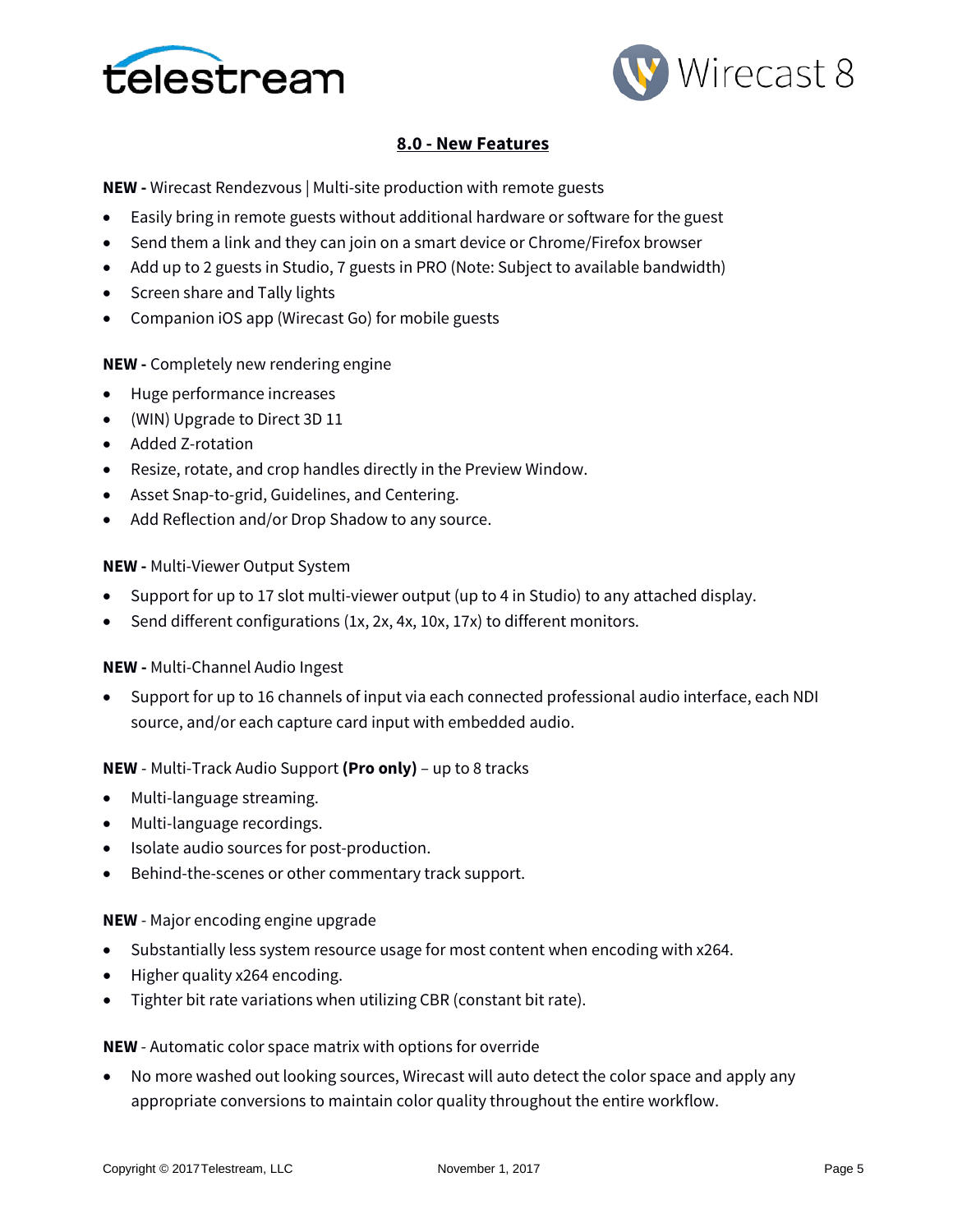



## **8.0 - New Features (cont.)**

**NEW** - **[NewBlue Titler Live 3](https://www.newbluefx.com/products/on-air-graphics/titler-live/)** - Complete titling suite with social media titling templates, sports templates, and much more.

- **Overview:**
	- o Free live Facebook comments with Titler Live 3:
		- **Express**  *Free with Wirecast 8 Studio purchase*
		- **Present** *Free with Wirecast 8 Pro purchase*
	- o Curate and push live comments from any web browser on your network.
	- o Animate comments as they fly in or out.
	- o Upgrade to **Social** or **Complete** to add Youtube and Twitter.
	- o Updated, expanded, and improved Titler Live modules.
- **Versions:**
	- **o Express**  *Free with Wirecast 8 Studio* Includes templates for many common titling needs. Does not include Title Designer.
	- **o Sport** Sports titles and graphics, scoreboards, integration with Sportzcast live scoreboard data sources.
	- **o Social** Display social messages through high-end, animated designs from Twitter, Facebook and Youtube. Even poll your audience in real-time, displaying results graphically.
	- **o Present** *Free with Wirecast 8 Pro* Everything you need to title and produce live shows, events, conferences, church streams, etc.
	- **o Complete** All the above for a complete titling solution for any event.

#### **NEW** - New Transitions

- 23 included live transitions.
- New 'Smooth' transition features allow curve types and animation effects like 'spring'.

**NEW -** (WIN) Implement WASAPI Audio Capture

- Reduced audio latency and increased channel support compared to Direct Sound.
- Support for newer WASAPI only multi-channel audio devices.

**NEW -** (WIN) Implement ASIO Audio Ingestion

• Support for the industry standard Windows pro audio API.

#### **NEW -** (MAC) Added **Syphon** client support for Mac

• Improved quality and performance over macOS native functionality when capturing Syphon enabled apps on macOS (Adobe After effects and Character Animator, Many VJ tools, Unity engine, and many more).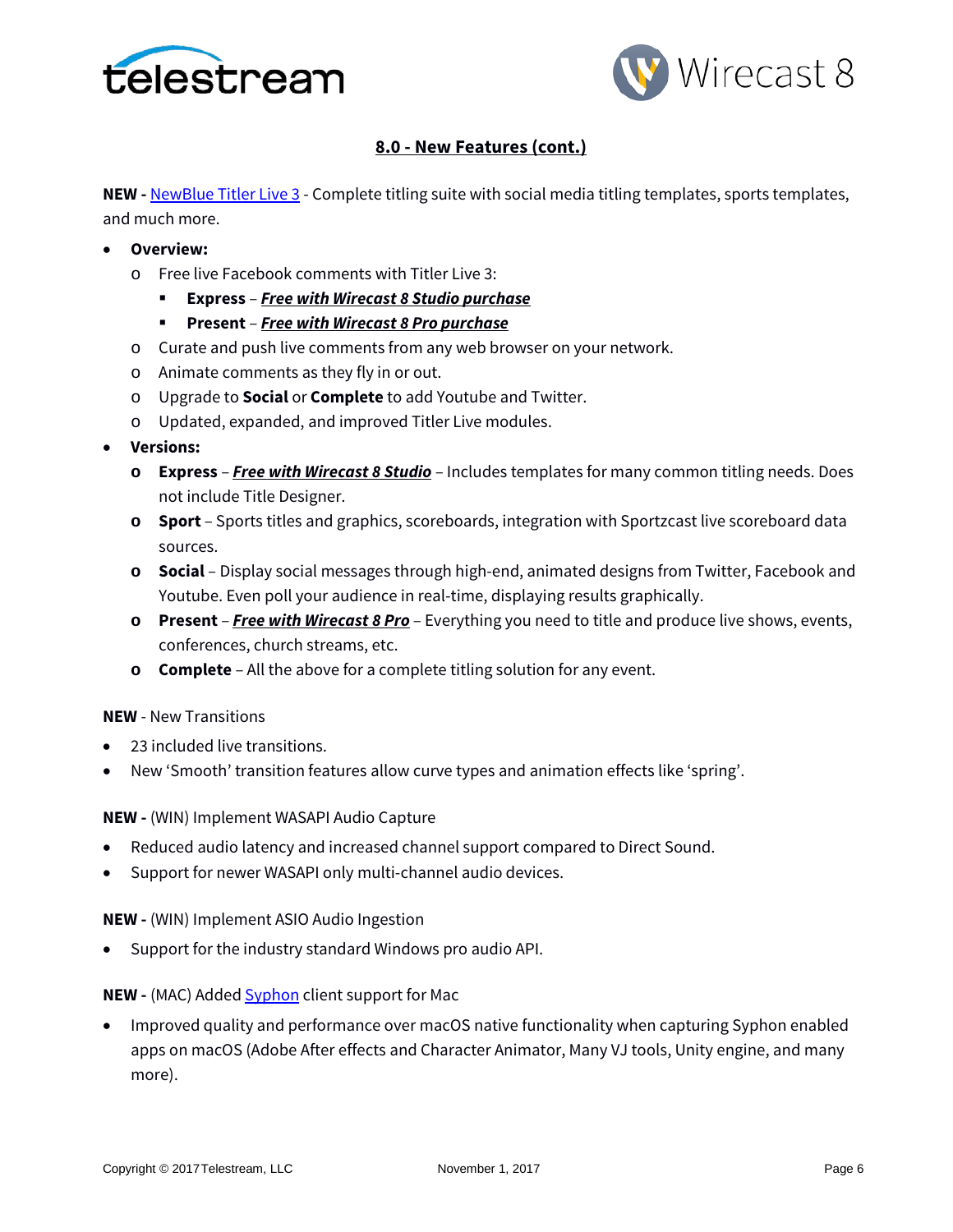



## **8.0 - New Features (cont.)**

**NEW -** New Clock, Timer, and Stopwatch Source

- World clock, time and date functionality all completely customizable.
- Start, stop, and reset with the click of a mouse.

**NEW -** Add option to override automatic format detection in capture cards

• Now you can override the automatic detection system and specify the exact setting you need for your workflow.

#### **NEW** - De-interlacing hot toggle

• De-interlacing can now be toggled per source in the moment. No need to restart the app.

#### **NEW -** Add support for .WebM files

Support for the popular . WebM format when bringing in media files.

#### **NEW -** Add support for Sony XAVC-S video format

• Support for the popular XAVC-S format used in Sony cameras.

#### **NEW -** Replay - Option to mute audio during playback

• Now, you can set your replay files to include audio, without having to manually mute each replay clip when used in a live setting with narration. Great for enhancing your post-production workflow.

#### **NEW -** Wirecast Go iOS App

- iOS only, updated and improved
- Integrates with Rendezvous natively
- Replaces Wirecast Cam for Lan/Wifi camera use

#### **8.0 - Improvements & Fixes**

#### Improvements:

- **IMPROVED -** [Facebook] Logout option to clear security information
- **IMPROVED -** [Facebook] Improve filtering of the With (Sponsor) field to display better results
- **IMPROVED -** [Facebook] Update hyperlinks in Advanced Options to a graphical icon
- **IMPROVED -** [Facebook] Highlight first entry in search fields by default
- **IMPROVED -** [Facebook] Improve readability of highlighted text for search fields on Mac
- **IMPROVED -** [Facebook] Improve responsiveness when switching events on Mac in 8.0 builds.
- **IMPROVED -** [Facebook] Add warning dialog to the "Delete Event" button
- **IMPROVED -** [Facebook] Test for stale URLs (i.e. one that cannot be streamed to) when validating Facebook settings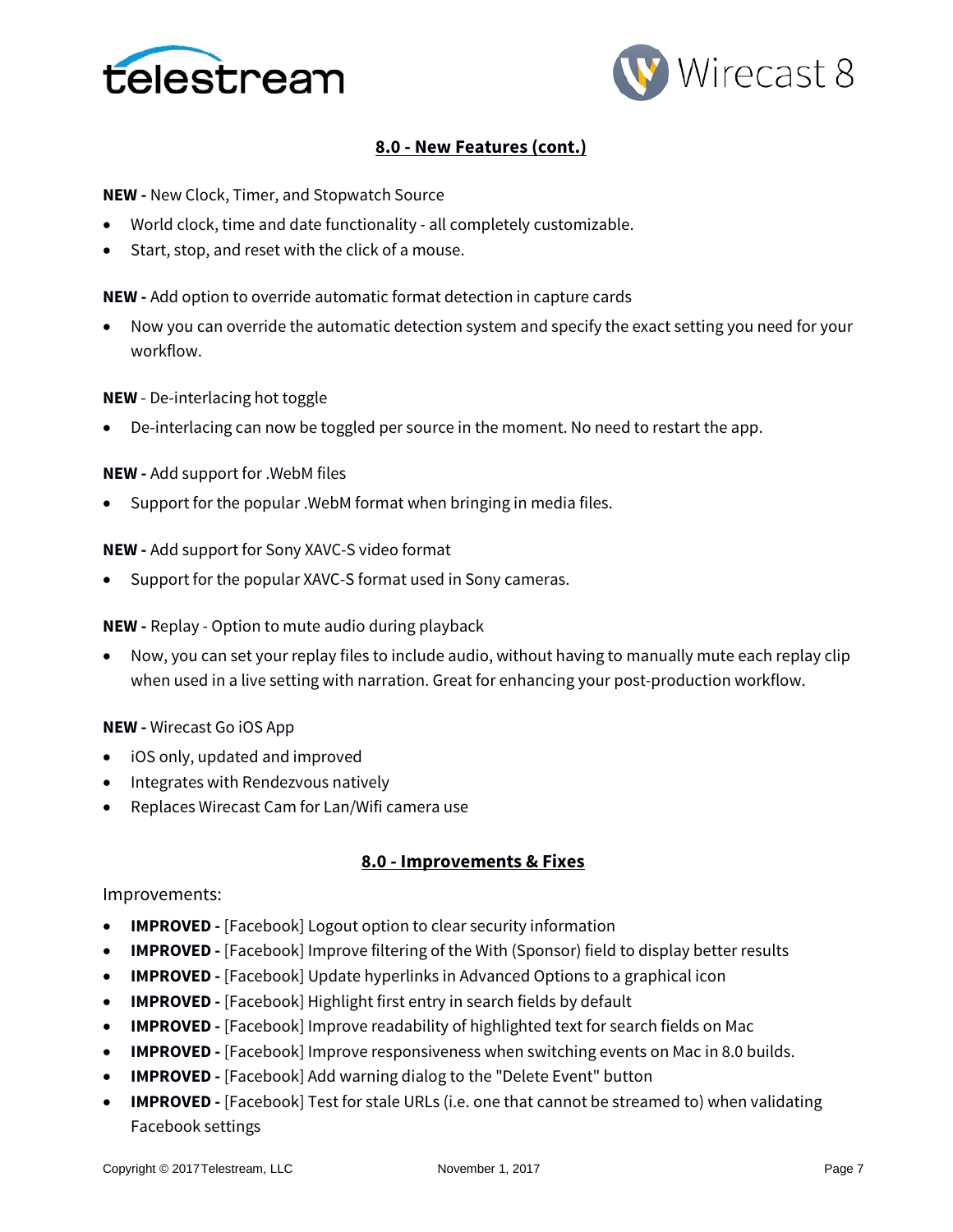



- **IMPROVED -** (WIN) Put cursor at the end of the field when using Enter to accepting a search value
- **IMPROVED -** (WIN) Refactor Virtual Microphone / Camera Installation & Registration
- **IMPROVED -** Add a "Select All" menu item to allow users to select all sources in Preview
- **IMPROVED -** Add a link to download Remote Desktop Presenter from the add sources menu if it isn't installed yet
- **IMPROVED -** Add boxed icon for virtual microphone toggle
- **IMPROVED -** Add Select All and Unselect All buttons to the "Edit Visible Destinations" window.
- **IMPROVED -** Add Twitter Source to Plus button in shot inspector
- **IMPROVED -** Allow simultaneous CPU and GPU buffers during output
- **IMPROVED -** Asynchronous media file indexing
- **IMPROVED -** Audio Mixer: Click 'R' to pan to 50R / Click 'L' to pan to 50L
- **IMPROVED -** Change arrow cursor to hand cursor when hovering over the "Click for help..." links in "Facebook Advanced Options"
- **IMPROVED -** Delay the "missing sources" prompt a second or two after opening a document
- **IMPROVED -** Do not include dynamic outputs in the logic that determines the canvas size.
- **IMPROVED -** Double clicking the vertical split bar between the preview and live panels should toggle between a 75% split and a 50% split
- **IMPROVED -** Eliminate 3 second wait when adding new video sources
- **IMPROVED -** Include "http://" by default in Web Display
- **IMPROVED -** Increase Default Font Size & Change default color to White
- **IMPROVED** Make newly added video sources scale to fit by default.
- **IMPROVED -** Optimize video format conversions used in ISO recording
- **IMPROVED -** Organize Add Source Menu
- **IMPROVED -** Periscope Change the "Start Broadcast" menu item to "Go Live"
- **IMPROVED -** Playlists always transitions all layers rather than just the playlist layer.
- **IMPROVED -** Remove Blank Shot that appears with New Document
- **IMPROVED -** Remove Camera Preview window
- **IMPROVED -** Removed Apply button in Capture Card settings as it applies with changes automatically
- **IMPROVED** Request: Relabel the document recovery message
- **IMPROVED -** Request: Replace the "Clear Layer" (Blank Shot) icon
- **IMPROVED -** Smaller resize range for audio mixer
- **IMPROVED -** Support for Viewership when streaming to multiple destinations
- **IMPROVED -** System Audio Capture Should say "Select Audio device: instead of "Audio Settings"
- **IMPROVED** Take out the padding around the Preview and Master audio meters
- **IMPROVED -** Update Twitch Encoding Settings
- **IMPROVED -** Use the boxed icons from the Mixer in the main UI for Monitor and Mute.
- **IMPROVED** Users do not need to restart the app for deinterlacing to work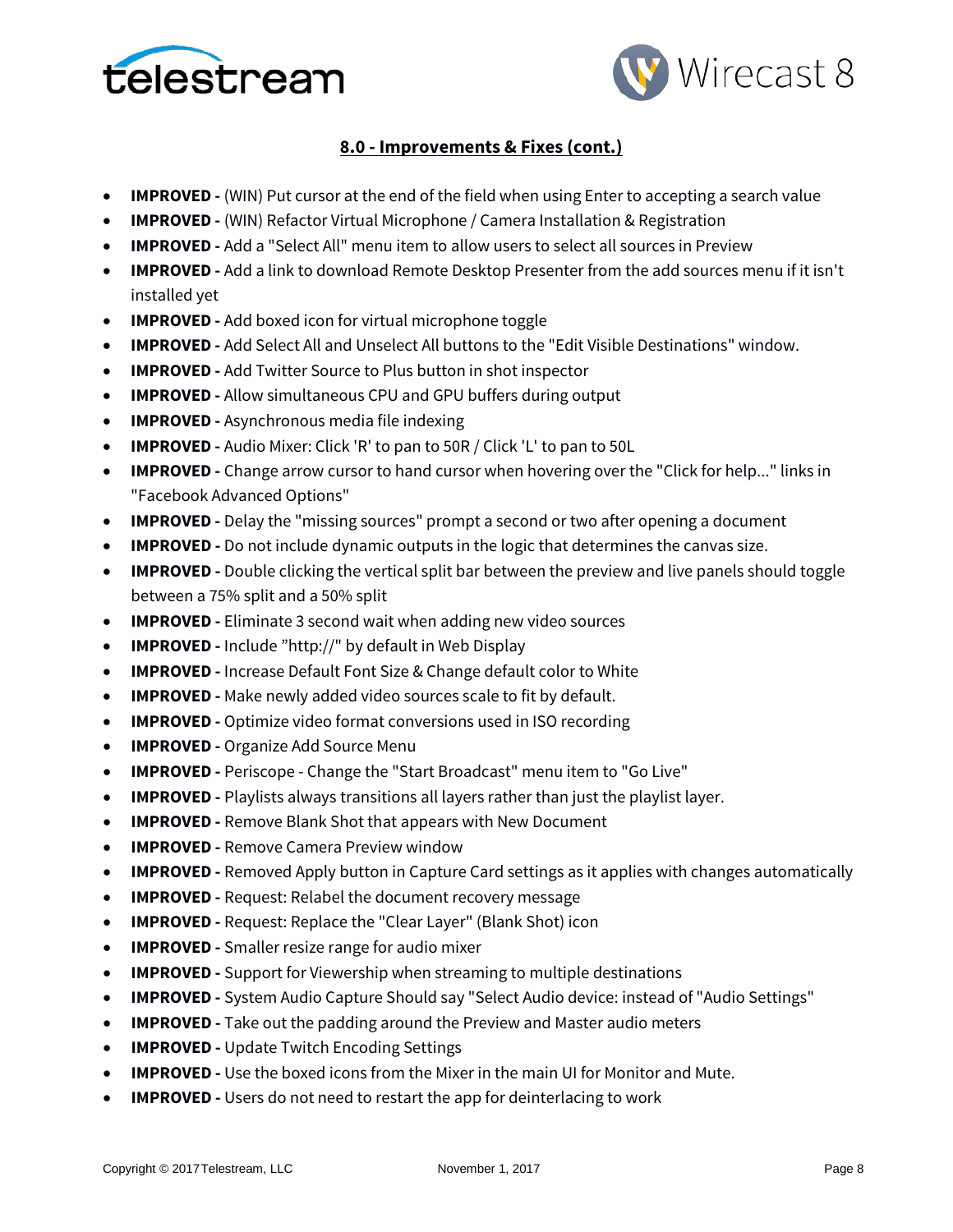



Fixes:

- **FIXED -** (HiDPI) Wirecast icon is low resolution
- **FIXED -** (MAC) (High Sierra) Installer text is hard to read
- **FIXED -** (MAC) Application becomes inaccessible if a user attempts to "Authorize" to "YouTube" while offline
- **FIXED -** (MAC) Audio timestamps passed to external display output plugins are broken
- **FIXED -** (MAC) CEF process separation caused some pages to no longer load correctly
- **FIXED -** (MAC) Crash with specific URL's in the "Web Display" widget
- **FIXED -** (MAC) Dragging the main document UI to the minimum size causes Preview and Live to disappear when the shot editor is open
- **FIXED -** (MAC) OpenGL crash when opening a specific document
- **FIXED -** (MAC) Record to disk ProRes Proxy codec records H.264 video
- **FIXED -** (MAC) Wirecast can crash when selecting a font for title text on Mac
- **FIXED -** (MAC)Apple H.264 hardware encoder disappears when in use
- **FIXED -** (Widgets) Black hex color boxes are unreadable in the "New Source Dialog" window for multiple widget sources
- **FIXED -** (WIN) "Drop Shadow" font style does not match other menu options in the "Preview Inspector"
- **FIXED -** (WIN) "Record to Disk Window Media" is cropped off in the "Output Statistics" window
- **FIXED -** (WIN) (NDI) Clicking "Reconnect" button quickly 5 or more times causes Wirecast to hang
- **FIXED -** (WIN) (NDI) Source doesn't always show up in the capture devices
- **FIXED -** (WIN) 32-bit Virtual camera DirectShow filter fails to register
- **FIXED -** (WIN) Authentication error message shows up twice for several destinations
- **FIXED -** (WIN) Colors do not look right and scaling is off when capturing from YCbCr 4:2:0 video sources
- **FIXED -** (WIN) Crash after exiting Wirecast while tearing down DirectShow device
- **FIXED -** (WIN) Cursor does not change to the "pointer" hand when hovering over hyperlinks in Windows
- **FIXED -** (WIN) Damaged resource notification refers to Mac file type in Windows
- **FIXED -** (WIN) DINPro font does not work in Text Widget
- **FIXED -** (WIN) Encoder audio settings should be limited to 192kbps on Windows only
- **FIXED -** (WIN) External Display Output on Windows will sometimes be very pixelated
- **FIXED -** (WIN) Incorrect error message is displayed when attempting to record Program Replay to a read-only folder
- **FIXED -** (WIN) ISO recordings of DirectShow sources do not start until the source is in the canvas (preview or live)
- **FIXED -** (WIN) Mouse Scroll wheel does not work in Asset Manager
- **FIXED -** (WIN) Output settings window not populating Taskbar or Windows Peak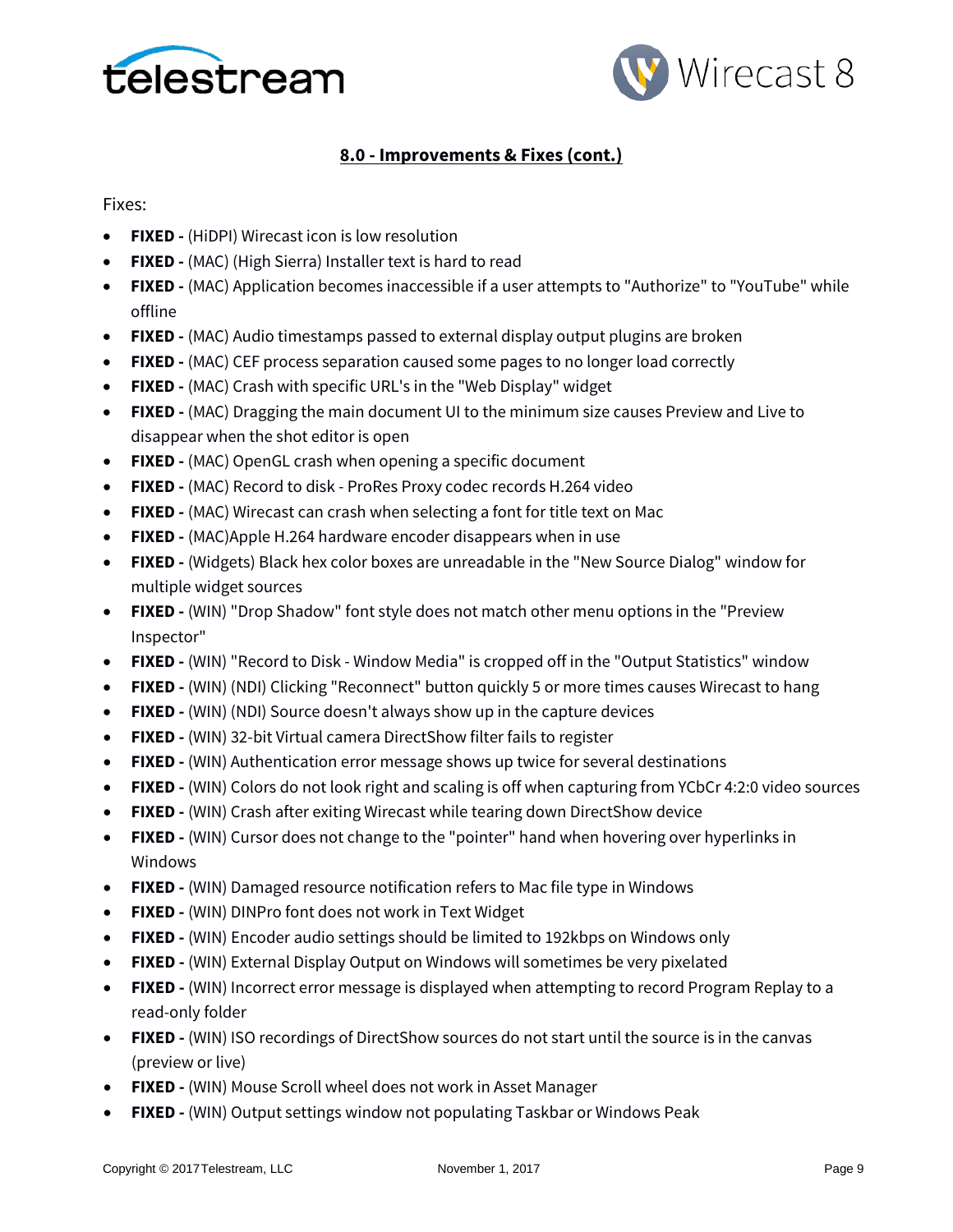



- **FIXED -** (WIN) Preview/Live flickers with GeForce GTX 980M
- **FIXED -** (WIN) Recordings created in VLC are crashing Wirecast
- **FIXED -** (WIN) 'Replay+ISO', 'Replay' and 'Twitter' menu items don't have hotkey shortcut letters underlined
- **FIXED -** (WIN) Scrubbing the scrollbar for the 'Titles' window too fast will cause the application to hang
- **FIXED -** (WIN) Setting YouTube event to a pre-POSIX start date will crash the application
- **FIXED -** (WIN) Starting NDI or Blackmagic output with specific settings will cause crash
- **FIXED -** (WIN) Titles browsing will not depict thumbnails on initial launch of window
- **FIXED -** (WIN) Verify that AVerMedia Live Gamer HD2 GC570 works with Wirecast
- **FIXED -** (WIN) Windows video playback and encoded output on GTX960 is stuttering
- **FIXED -** (WIN) Wirecast installer shows when opening document from explorer
- **FIXED -** (WIN) YUV sources have washed out colors with NVIDIA GPUs
- **FIXED -** [Facebook] (WIN) Reduce jerkiness when switching between scheduling states
- **FIXED -** [Facebook] authentication page has scroll bars on the bottom and side
- **FIXED -** [Facebook] Progress indicator will not stop if user cancels authentication prematurely
- **FIXED -** [Facebook] refactor destination
- **FIXED -** [Facebook] sponsor setting does not recognize verified page properly
- **FIXED -** [Facebook] Text in the Description Field is a little too far right on Mac
- **FIXED -** [Facebook] Time box is slightly misaligned compared to the Start Date menu
- **FIXED -** [Facebook] Title and Description fields inherit strings from deleted events
- **FIXED -** [Facebook] Unable to Tab from Title field to Description field in Output Settings
- **FIXED -** [Facebook] Users can bypass the Facebook configuration validation by having another destination
- **FIXED -** 1080p Anamorphic setting is not 1440x1080
- **FIXED -** Adding audio filter de-highlights the headphones icon in the audio mixer
- **FIXED -** Audio bitrate settings that are not valid for the encoder are populating the list
- **FIXED -** Audio Effects disappear with playlist shot switching
- **FIXED -** Blackmagic encoder presets causing a crash
- **FIXED -** Changing encoder resolution with Auto Canvas breaks color controls
- **FIXED -** Changing the UI to show program results in black bars
- **FIXED -** Clear Layer can be deleted via Edit menu
- **FIXED -** Corrupted encoding presets could cause documents to fail to open
- **FIXED -** Crash in project with many duplicating titles and playlists
- **FIXED -** Crash when importing an MOV in QuickTime Animation format
- **FIXED -** Crash when switching between Audio FX and/or slider settings within the same slot
- **FIXED -** Cropped DP Shot does not hold settings after closing Wirecast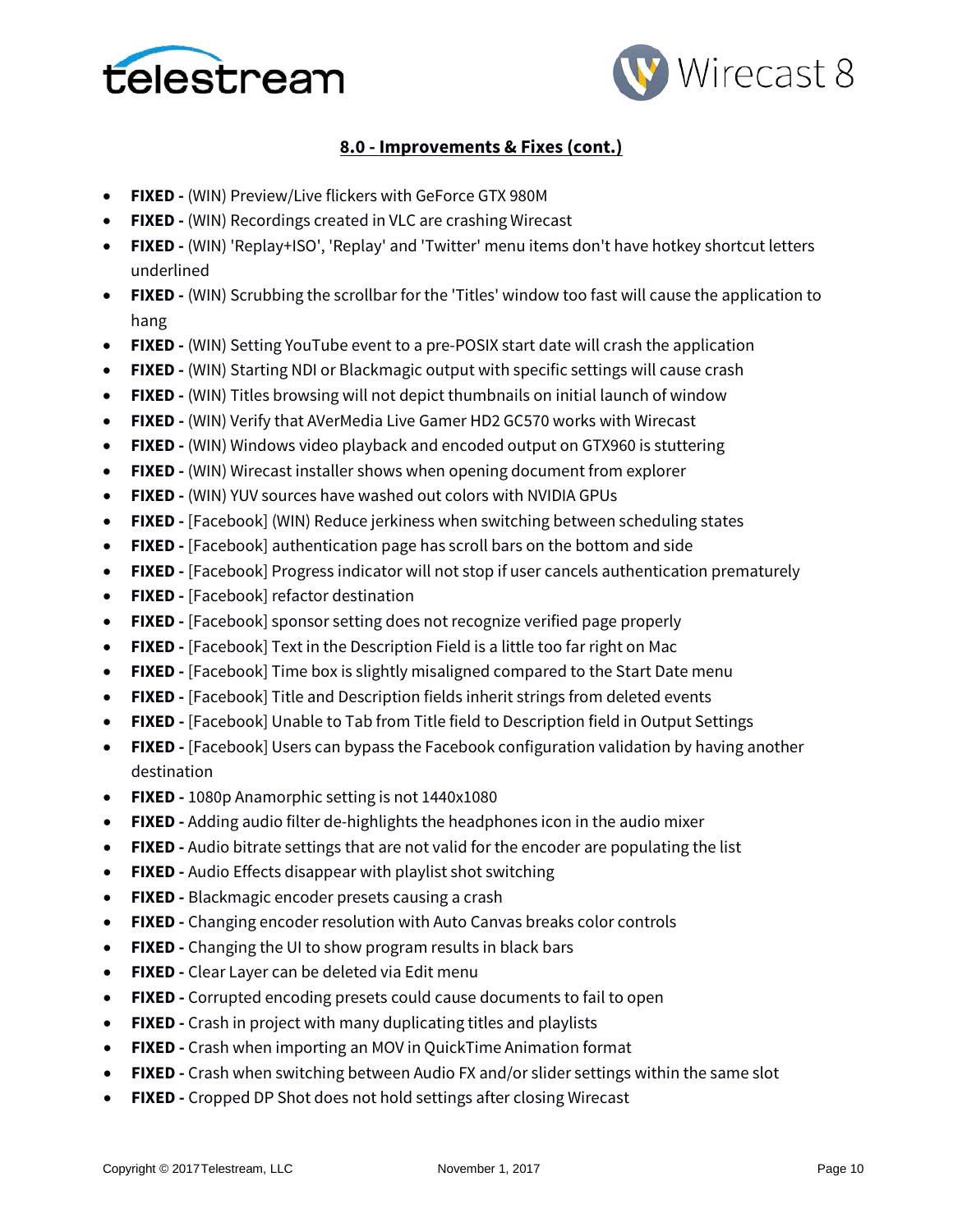



- **FIXED -** Cropping then moving the image causes resizing
- **FIXED -** Cursor rapidly switches icons during hover after adding a WebStream device to the Shot Bin
- **FIXED -** Default window height does not show the auto-populated shot on the 3rd layer
- **FIXED -** Disable keyboard shortcut for deleting a shot while the shot editor is open
- **FIXED -** Disconnecting secondary monitor while External Display Output is active does not terminate external viewport
- **FIXED -** Display persists through the External Display Output after closing document
- **FIXED -** External Display Obscuring Wirecast on some systems when external display is unplugged
- **FIXED -** External Display Output only available to the first Wirecast document
- **FIXED -** Hang when ending stream while still recording
- **FIXED -** Image shifts slightly whenever the user uses the crop attribute
- **FIXED -** Image Slideshow source does not convert from OBS converter
- **FIXED -** Indefinite hang in the GlobalHotkeyMonitor
- **FIXED -** ISO Segmented and Replay recordings will drop one frame in between segments
- **FIXED -** ISO not creating files Bluefish 444 Epoch 4K Neutron
- **FIXED -** Localization: Japanese: "Channel" is not localized when certain Broadcast Destinations are selected
- **FIXED -** Localization: Japanese: "Refresh" does not fit within the associated button in the USB Devices window
- **FIXED -** Localization: Locate missing Asset prompt displays placeholder text
- **FIXED -** Localization: Matte selections in the Configure Visual Effects tab are not localized
- **FIXED -** Localization: Multiple strings are not localized in the Desktop Presenter configuration pane
- **FIXED -** Localization: Select Screen Region text is cut off due to line-wrapping beyond the text box
- **FIXED -** Localization: Text does not display properly in the USB Devices window
- **FIXED -** Localization: Text is cut off on the Configure Cropping tab
- **FIXED -** Localization: The Wirecast Menu is not localized
- **FIXED -** Long audio interface names in audio mixer are being cut off
- **FIXED -** Minimize and maximize buttons react on mouse down rather than mouse up
- **FIXED -** Missing Twitch ingest servers in output settings
- **FIXED -** Multiple error messages generated for incorrect authentication to custom partner destinations
- **FIXED -** Pixelated text in lower third
- **FIXED -** Problems invalidating or updating Playlist Shot UI Tabs after the Playlist Shot is moved to another Master Layer
- **FIXED -** Record to Disk MP4 x264 files have an edit list that excludes almost every frame in the first GOP
- **FIXED -** Remove Hitbox CDN as it no longer exists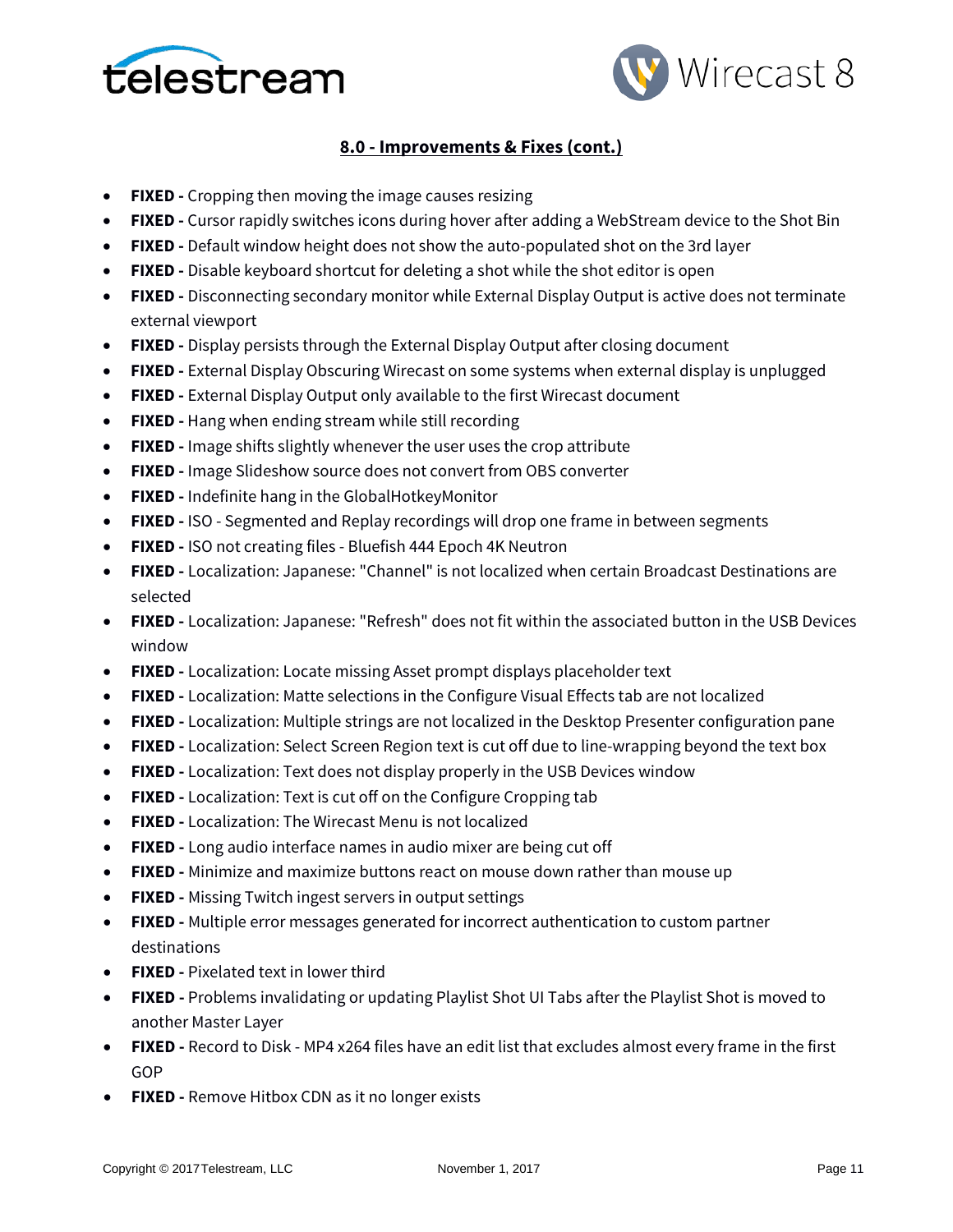



- **FIXED -** Replay mark in displays incorrectly within the UI for ISO Recordings
- **FIXED -** Same shortcut won't work if assigned to multiple actions
- **FIXED -** Scoreboard text size is too big
- **FIXED -** Selecting between options on the Source Properties tab causes Video/Audio to stutter with Blackmagic devices
- **FIXED -** Selecting Solid Background under Text Properties Defaults to a Background with 0% Opacity
- **FIXED -** Selecting the currently selected External Display Output causes the output image to disappear
- **FIXED -** Shot-level audio settings affect other shots using the same sources
- **FIXED -** Strict CBR sometimes fluctuates more than it should
- **FIXED -** Support for Blackmagic Production Camera 4K
- **FIXED -** Text Properties Background Color Auto Switching to None
- **FIXED -** Text Properties window contents can be highlight selected
- **FIXED -** Text Tool Clicking on Shadow Attribute Sliders does not apply correctly
- **FIXED -** TextField Undo/Redo doesn't always function
- **FIXED -** The aspect ratio of a text source can become corrupted in certain situations
- **FIXED -** The mix minus and mute state is not being updated between the Audio Mixer and Source Properties
- **FIXED -** There are too many encoding templates to display them all in the Output Settings dialog's Encoding popup menu
- **FIXED -** Tooltip for create replay shot button is "Update Replay Shot"
- **FIXED -** Twitch output configuration is sluggish in the "Output Settings"
- **FIXED -** Unable to access the "Output Settings" while outputting to "Virtual Camera Out"
- **FIXED -** Update Monitor Checkbox to button in mixer
- **FIXED -** Update Twitch API to V5
- **FIXED -** Video can stutter on some occasions with Replay Templates
- **FIXED -** Virtual Camera not working in Skype
- **FIXED -** When attempting to connect to Facebook, re-clicking the stream button causes hang
- **FIXED -** When modifying the Output Settings you need to press Create in the Facebook config
- **FIXED -** Wirecast 6.0.5 Update Can't Stream Audio with Sample Rates <44.1KHz
- **FIXED -** Wirecast/Ustream will crash if audio mixer is present when first opening
- **FIXED -** With certain equipment workflows, audio dropouts can occur during shot switching
- **FIXED -** x264 Encoding Produces Increasing/Excessive Keyframes
- **FIXED -** x264 Outputs with a resolution of 480x270 can cause the encoder to fail